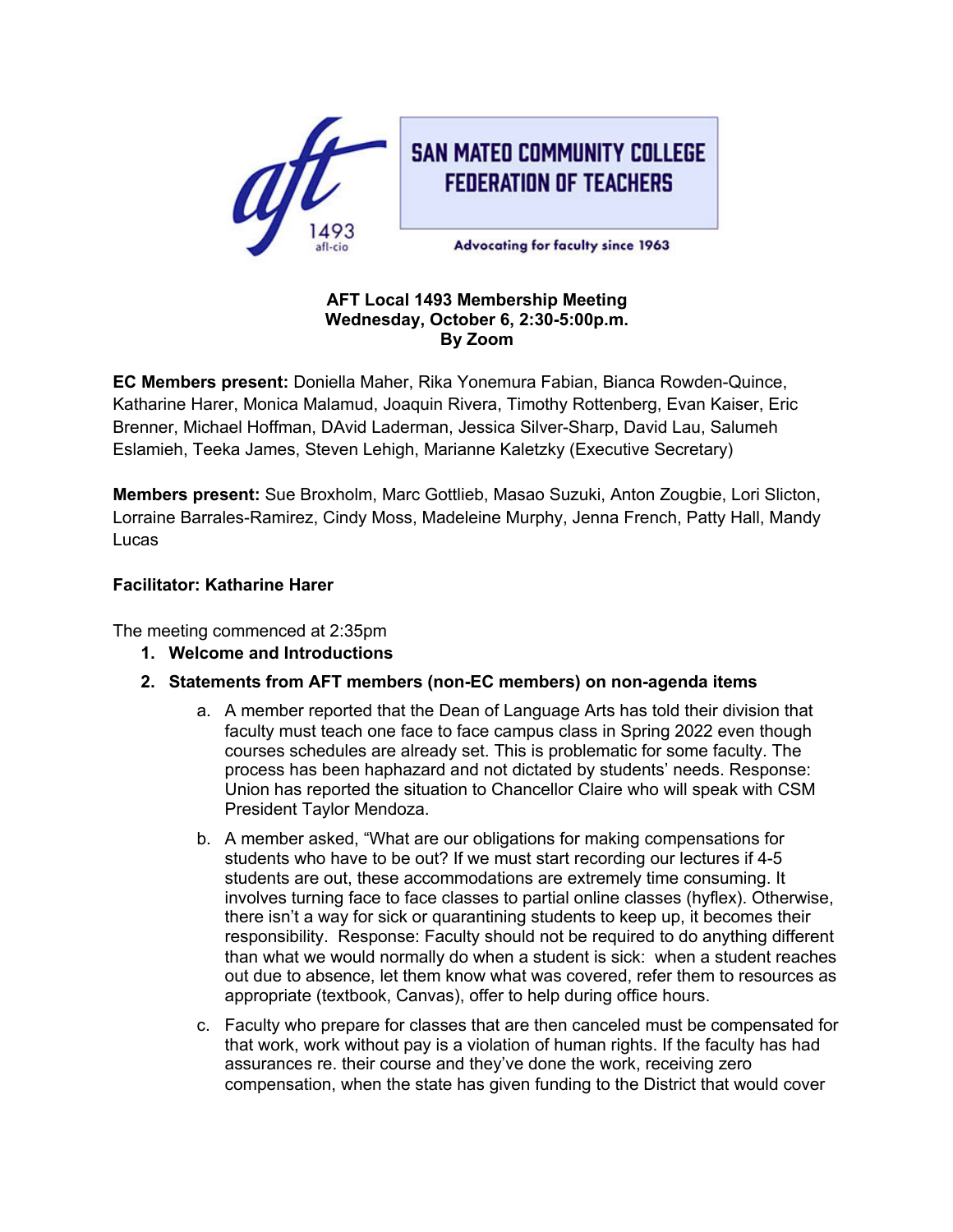this, is unacceptable.The member has addressed their college president on the issue and urged the union to be more radical.

- **3. Negotiations update.** Joaquin Rivera and Monical Malamud reported.
	- a. Faculty have been allocated a .52% raise. AFT has requested the District reopen negotiations on compensation and provide a 5% raise, as the state has given to non-basic aid districts, and has contacted the other unions about working together.
	- b. Going forward, the District is no longer using outside counsel for negotiations. Marie Billie, Human Resources, will negotiate for the District.
	- c. Members discussed increasing cost of living in the Bay Area and that other Districts received higher cost of living adjustments, as well as options and strategies for how to frame the union's position with negotiators, or whether to concentrate primarily on changing the formula for our next contract. "Our members are being boiled alive by inequality while the District swims in a sea of money."
	- d. Spring MOU: The date is not yet set to discuss the MOU with negotiators. AFT negotiators will meet with counselors for their input shortly.
	- e. Some MOU provisions to be requested include: Keeping non-ADA accommodation provisions; prep-pay for adjuncts whose classes get cancelled; portable air purifiers for places without filtration; masking requirement independent of whatever SM County does/doesn't mandate; when faculty cannot teach in person, delivering content online or staying home and getting a sub must be at faculty's discretion; as a result of backlog, pushing some faculty evaluations forward so as not to overwhelm workload of faculty reviewer; keep class cancelation number at 10; continued paid Covid leave; part-timers with insufficient sick leave need access to donated leave; faculty members sick from Covid should not need to take their accrued sick leave.
	- f. Members should send any additional suggestions to Marianne Kaletzky.

**4. Discussion of AFT's work with Campus Health and Safety Committees** Jessica Silver-Sharp, David Lau, Michael Hoffman

- a. Jessica summarized the recent work of the three campus health and safety committees.
	- i. AFT safety committee reps have heard from many members inside and outside Health & Safety Committees re. reasons why they feel unsafe to return to campus. Meeting turn out has decreased about 70% since summer to about 30 members per meeting, due to Senate and other schedule conflicts. AFT wants to boost attendance and make sure everyone is heard.
	- ii. Majority of meeting time has been taken up by administrators reading reports aloud with little time for feedback or discussion forums, as we were promised. AFT has had to force the time for feedback to read our concerns.
		- 1. At CSM, reps asked why the BOT's July vaccine mandate has not been implemented. We heard that the mandate *is being implemented* but would be against Ed Code to enforce. Reps asked that federal HEERF funds be used toward incentive programs for students to come get vaccinated. The committee also voted to change the way the committee reports so that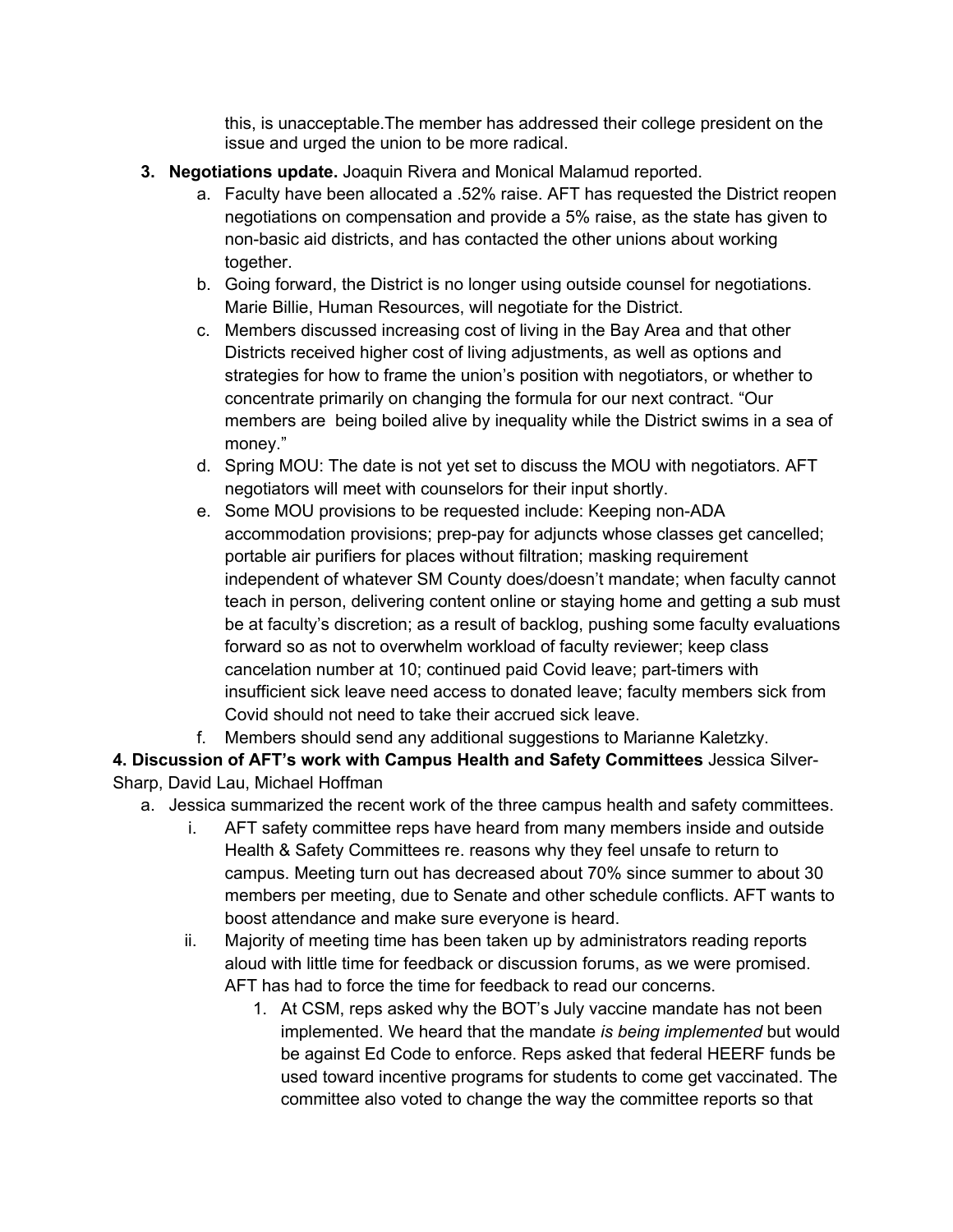reporting is to IPC rather than to college president. At this committee Robert's Rules are always respected.

- 2. At Canada, new Chair VP Ludmila Prisecar allowed reps to give feedback although not agendized, per AFT's email request prior to meeting. Reps read aloud a compiled list of counselors concerns; rep/counselor Lorraine Barrales-Ramirez provided additional input. AS representative requested the document be shared with that body as well. Reps asked why District isn't sharing information required to be provided by CalOsha that N-95 respirators are the only masks that can protect us from Covid. AFT also voiced that safety committees must make time for real discussion to hash out solutions. The committee votes on very little but exists as a place "where employees are politely listened to without any actions, a formality for administrators to say they are listening to us."
- 3. At Skyline's meeting, scheduled for tomorrow, time for feedback has not been agendized. AFT has taken prior steps to be heard including to forward to chair a list of written concerns AFT has heard from faculty.
- 4. Monica spoke with Chancellor about the status of the committees, emphasizing they have not been the place for discussion or for recommendations to be heard at the District level. Faculty must be able to ask questions and have real time for answers to be provided. Additionally, District Safety committee meets regularly without any faculty members. Without feedback time at campus committees, there can be no real input forwarded to District committee.
- b. CAT proposes the following actions members can take to participate: drop in at your campus meetings and speak out; bring feedback from your divisions or contact your reps on the committee; read the updates provided by the *Advocate*; speak out at the BOT.
- c. Members groups by campus discussed how AFT can use the Safety committees to advocate around faculty's concerns and improve our chances for a safe return: how to organize ourselves at the campus level and what AFT might do at the District level.

## **5. Update: Educating members on negotiations and the contract**

- a. Following the bargaining survey AFT plans to conduct in late Fall, CAT proposes Spring educational forums on contract just before our next bargaining cycle after we sunshine contract demands.
- b. Goal of forums is for members to gain a better understanding of the contract process so that they feel motivated/empowered to participate in it. Members would learn: how the negotiation process works; what happens at and away from the table among us.
- c. A member asked about contact tracing: Will only teaching faculty be notified? How will non-instructional faculty know?

## **6. Contract Action Team update**

a. CAT is working closely with Canada counseling colleagues around a mandated return to face to face work by Dean Hartman, as CSM counselors did not receive a similar mandate. Monica Malamud has communicated with Hartmana about this inconsistency. Skyline College counselor's return to campus has now been paused. Malamud has aslo conveyed AFT's position on the need for consistency to Chancellor Claire..